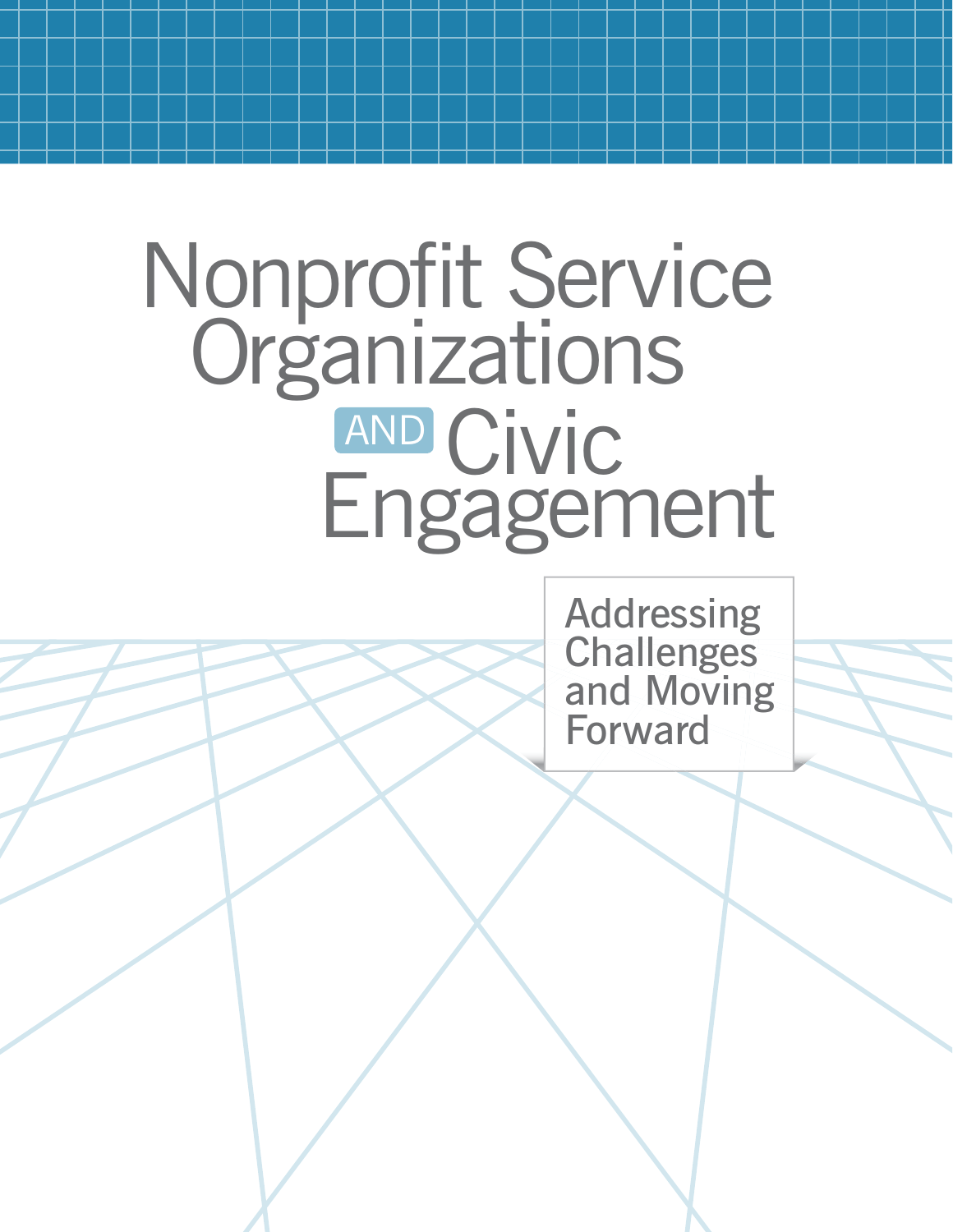## PLANNING COMMITTEE

Carnegie Corporation Rockefeller Brothers Fund

Alliance for Children and Families Minnesota Council on Nonprofits Nonprofit Voter Engagement Project

Building Movement Project



©2007 Building Movement Project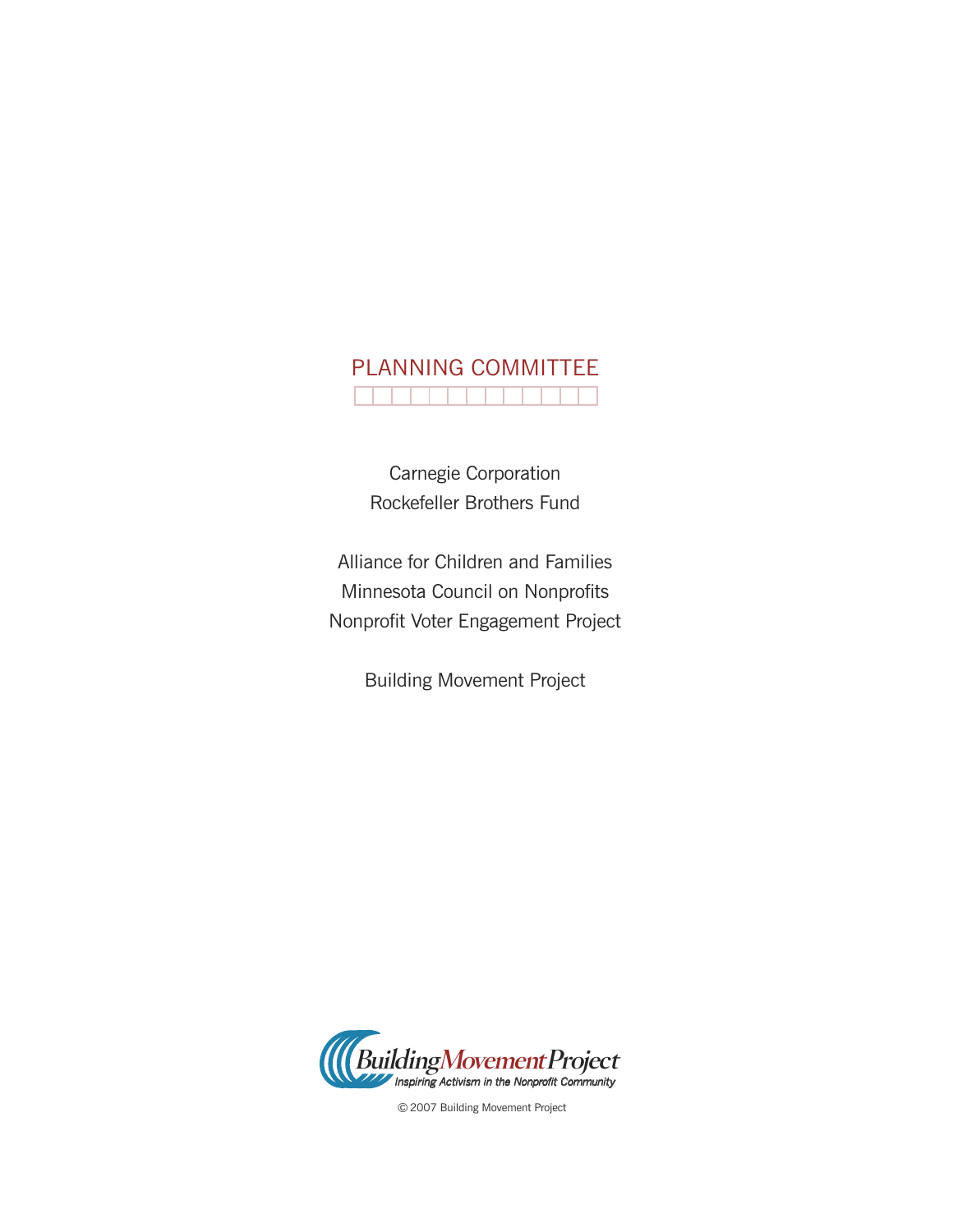### Executive Summary

In March 2007, a group of people from around the country gathered in Detroit to discuss how to enhance the work of nonprofit service organizations in building democracy in the U.S. The purpose of the meeting was to:

- Bring funders and practitioners together to advance the dialogue on how social service providers can strengthen their role as sites of democratic practice.
- Identify strategies to promote and support a larger proportion of nonprofit service organizations to invest in long-term civic engagement work with their constituencies.
- Develop specific next steps to broaden the conversation and move this work forward.

The day-and-a-half long meeting was sponsored by the Carnegie Corporation and the Rockefeller Brothers Fund and planned by a committee that included these two foundations, the Building Movement Project, Alliance for Children and Families, Minnesota Council on Nonprofits and the Nonprofit Voter Engagement Project.

The participants agreed that service agencies could be important sites of civic engagement based on their position as trusted institutions, their reach into communities, and their mission-driven work. We discussed a continuum of strategies for civic engagement that can be adopted by service providers and other nonprofit groups, especially in terms of how groups can significantly involve their client/ constituents in their communities.

The participants agreed to the following three priorities that could be accomplished within a year. A small group volunteered to help accomplish the goal in each of the areas listed below:

1. Outcome Measurements – Individual, organizational, and societal benefits as a result of civic engagement can be difficult to communicate and evaluate. Nonprofit service groups rarely attract support for civic engagement efforts unless they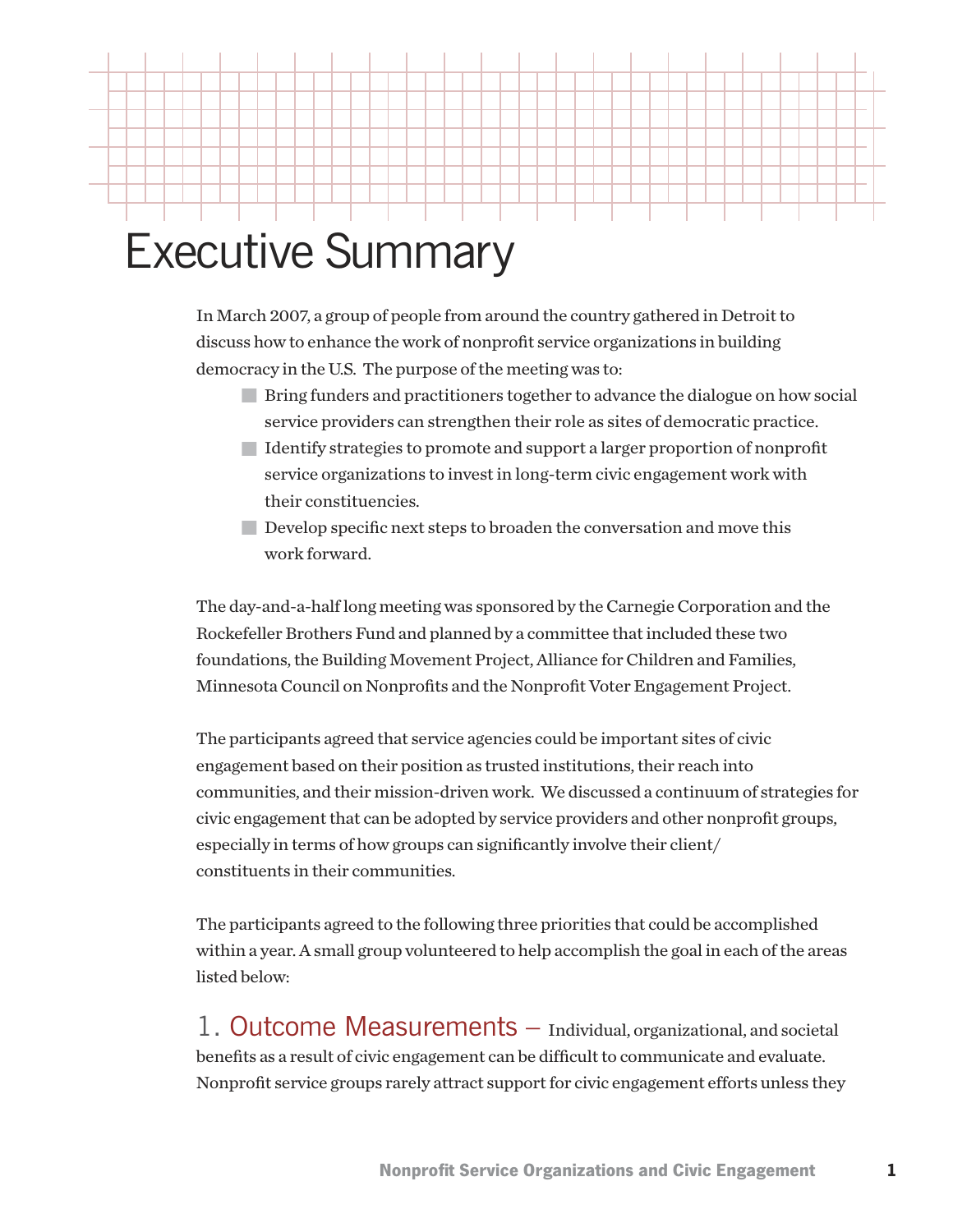have concrete ways to measure outcomes and tools by which to communicate success. In the next year, both quantitative and qualitative measures of civic engagement will be developed for nonprofit service organizations.

2. Branding Civic Engagement – The term "civic engagement" is hard to understand and has little general appeal. Marketing experts are needed to help translate "civic engagement" into something that appeals both to a mass market and to targeted audiences. A small group of participants will explore whether there is interest from funders in conducting a branding campaign. If so, in the next year they will develop a set of recommendations on how civic engagement can be made more visible and attractive.

3. Interactive Tools for Training – Civic engagement practices need to be integrated into the training of nonprofit staff and boards. A new set of interactive civic engagement training techniques and tools will be created. They will be designed for wide distribution through nonprofit service networks.

In addition, participants made commitments to actions in their own areas such as:

- Integrating civic engagement into boards of directors' activities.
- Finding ways foundations can encourage civic activities.
- Influencing nonprofit networks to promote this work.
- Identifying ways participants can share information.

At the end of the meeting people volunteered to work in certain areas and discuss which resources would be necessary to maintain momentum on this issue.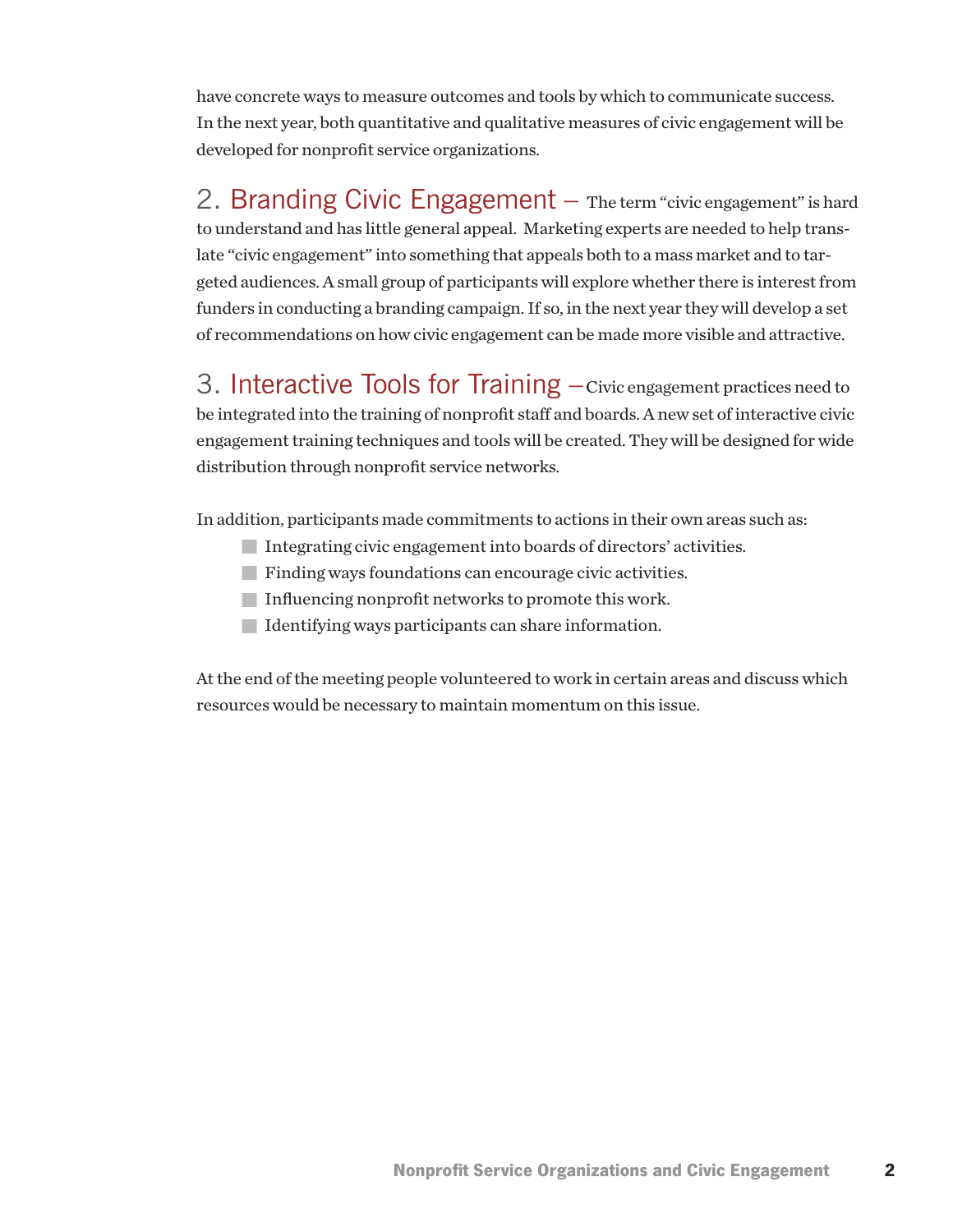### Introducing Civic Engagement into Nonprofit Service Organizations

Nonprofit service organizations in the U.S. have contact with millions of people in need each year. As a result, local communities often view them as places where the neglected and forgotten can receive critical services.

In March 2007, there was a national convening on how nonprofit service organizations can support client and constituent civic involvement. The meeting was planned by the Alliance for Children and Families, Building Movement Project, Carnegie Corporation, Minnesota Council of Nonprofits, National Voter Engagement Network and the Rockefeller Brothers Fund. Each organization had an interest in promoting constituent participation in community civic life. The six conveners, along with others around the U.S., have been exploring how different forms of civic engagement can be integrated into the work of the nonprofit sector, especially among those groups providing services.

There are several reasons why service providers play an important role in civic engagement:

1. Services groups have a substantial reach into low-income and other marginalized communities, especially with constituents who are left out of civic participation.

2. The nonprofit sector comprises 10 percent of the nation's workforce. Eighty-five percent of nonprofit organizations work in health care, education or human services. These organizations have an extensive infrastructure and base that can be mobilized in their communities and beyond.

3. Nonprofit groups are mission-driven; they care about the people they serve. Their connection to constituents allows them to have a powerful role in building democracy.

This report describes what took place during the convening. The program began with presentations of three different approaches to how service providers integrate civic engagement into their work. Following the presentation of these case studies, there was a discussion of both the levers for successful work and the barriers to implementation. Participants then focused on the key obstacles to civic engagement activities ranging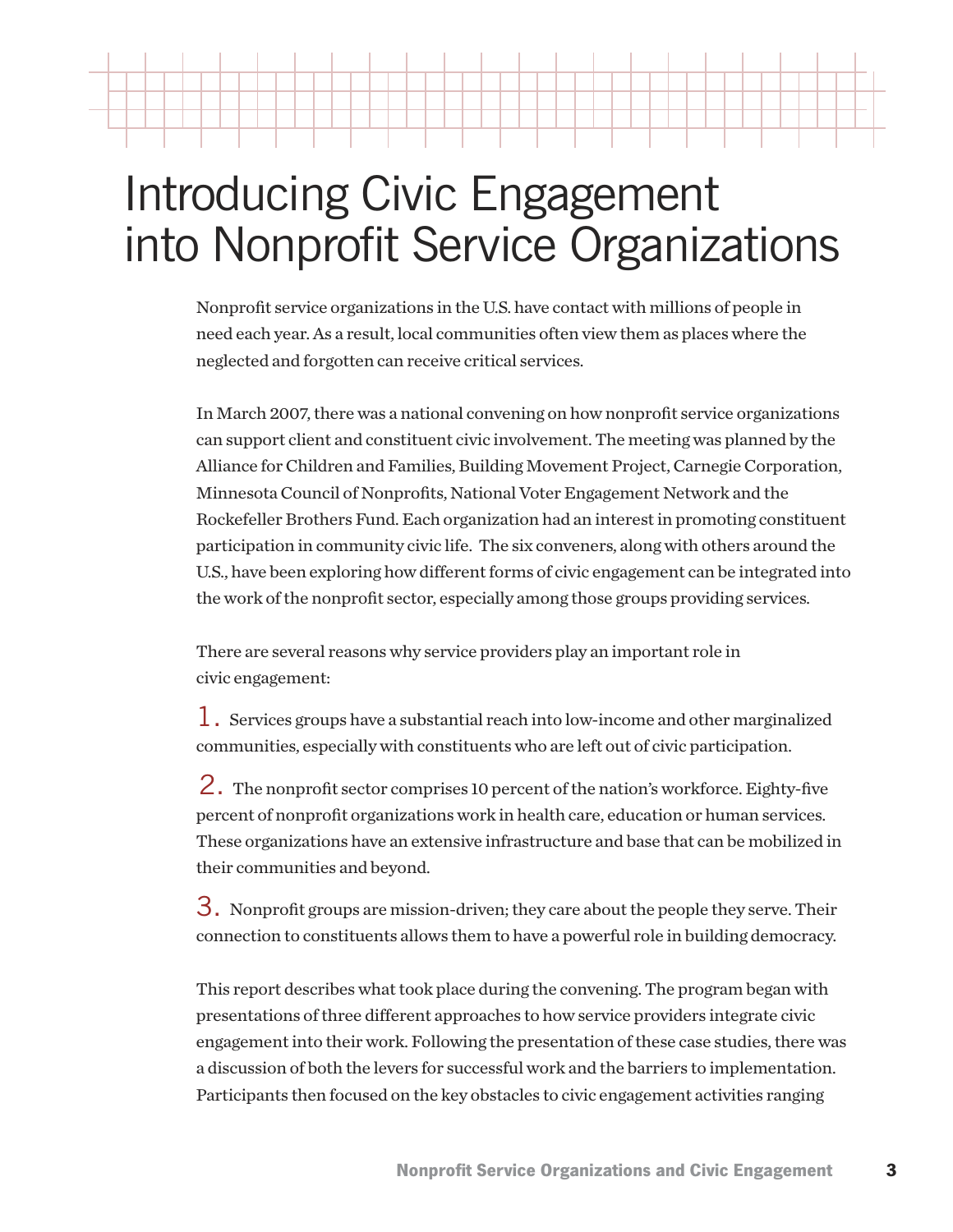from fear of change to the need for identifiable outcomes. The next day, they took six key barriers and worked in small groups to identify solutions. The meeting ended with participants making individual commitments to actions that would promote service organizations as sites of civic engagement. The group as a whole selected three areas to work on together in the coming year.

The meeting was kicked off with three examples of how organizations or networks had integrated civic engagement into their service work.

### Three Case Studies

#### Working in Coalitions (Michael Weekes and George Pillsbury)

George Pillsbury from the Nonprofit Voter Engagement Network talked about their model of working with nonprofit service groups to encourage staff members and constituents/clients to vote in local elections. After seven years, they have a proven track record of engaging large numbers of residents who participate in the electoral process through their nonprofit networks. They begin by knocking on doors of nonprofit groups, asking for their participation, and giving them tools (information, support, methodology) and confidence (evidence of impact) that they can make a difference.

Michael Weekes from the Massachusetts Council of Human Service Providers (MCHSP) talked about how to overcome the disconnect between the human service sector and government. He found that organizations need to see and value the importance of their own engagement as well as the engagement of constituents.

Michael—whose organization supports the Voter Engagement work in Massachusetts emphasized the importance of giving back the work. That meant making sure that organizations' staff, board and constituents met with policy makers on issues such as budget allocations and policies rather than relying on experts. He did this by:

- Organizing people around the values of their work;
- $\blacksquare$  involving all levels of the organization including the board of directors;
- helping to strengthen the relationships between different types of nonprofit organizations; and,
- **Precognizing results.**

### Family and Children Service Organizations (Molly Greenman and Linda Nguyen)

Molly Greenman and Linda Nguyen talked about integrating civic engagement into an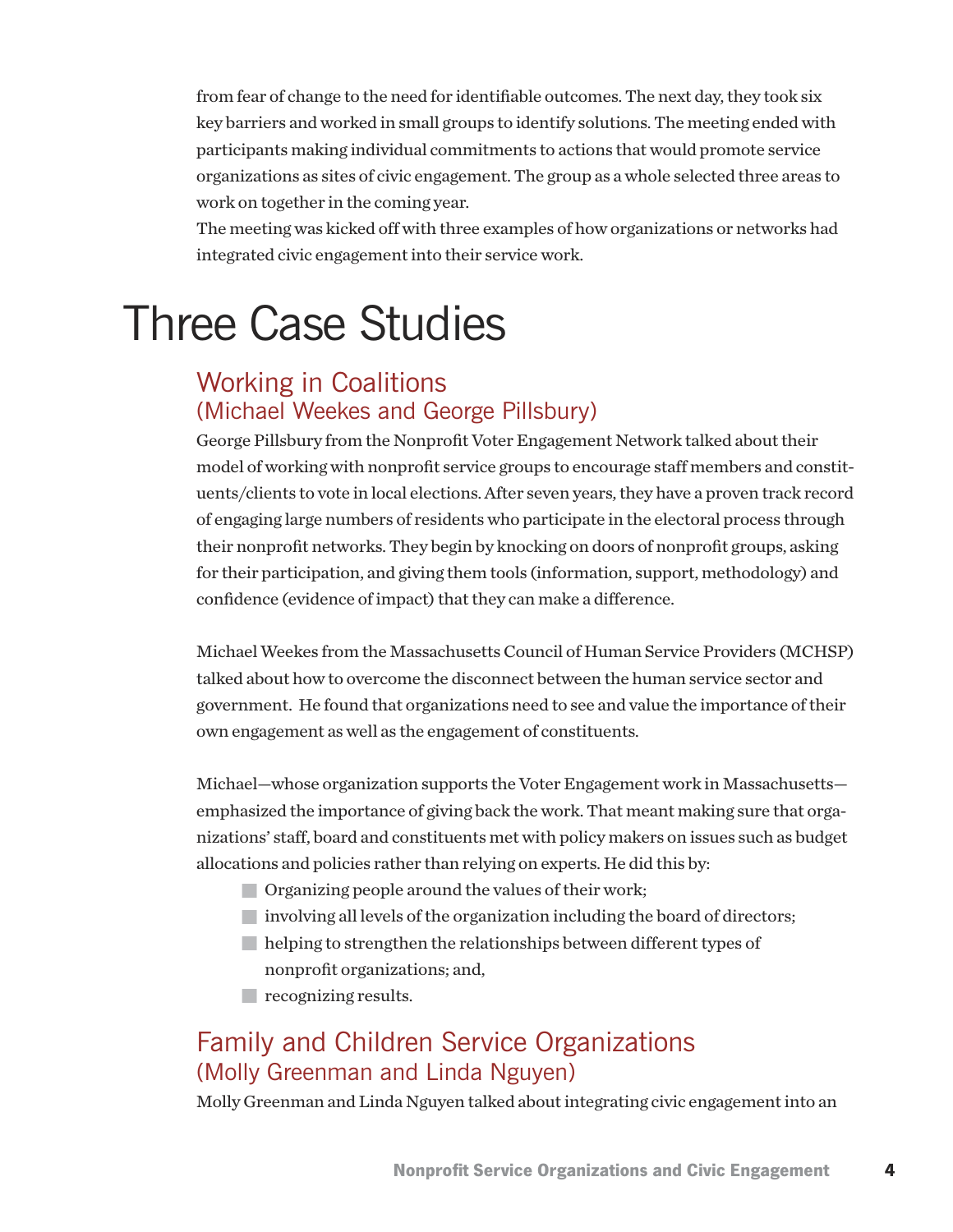organization's operations and culture. Molly directs Minneapolis' Family and Children's Service, which has a long history of involving constituents. They place the emphasis on allowing clients to have real input in the direction and activities of the organization. Thousands of their constituents have been involved in various issues through popular education and organizing.

Family and Children's Service is one of the sites for New Voices at the Civic Table run by the Alliance for Children and Families. They used the funds to extend their work with the Hmong community on issues that are important to them. The Hmong New Voices effort had community members engaged around public benefits and ESL resources. Molly talked about the overall challenge of linking the work—between service, organizing, policy/advocacy, and civic engagement—so all departments were strategically aligned in their work for change and increased constituent power.

Linda Nguyen from the Alliance for Children and Families explained in more detail the New Voices at the Civic Table program where groups from the Alliance membership applied for small grants to involve constituents in democratic process skills-building and civic participation. Linda found that of the organizations that expressed interest, many were not yet able to engage constituents. In addition, groups had trouble integrating this work because of already overstretched organizations and staffs, the need for training, and the lack of a process or methodology to identify the right issues/clients to engage. Additional resources did seem to help groups move through these challenges.

### Looking at Organizational Change (Brother Ray Stadmeyer and Linda Campbell)

Brother Ray works at the Capuchin Soup Kitchen in Detroit, an operation that takes no public funds and runs on \$8 million per year. He discussed how the Soup Kitchen, founded on a charity model in the Depression, began to wonder how they could change their approach in order to help people become independent. Linda Campbell from the Building Movement Project worked with the Soup Kitchen on thinking about this change. She met regularly with a group of lay and religious staff members to discuss why there was so much hunger in Detroit. Through these learning sessions the staff members began to think in new ways about their work and the people that used their services.

As the staff members looked at their values, such as compassion, hospitality, and "justice for all creation", they began to change how they approached the soup kitchen's activities, finding ways to give their clients more ownership. The result was to move from seeing clients as "them" to seeing them as part of "us".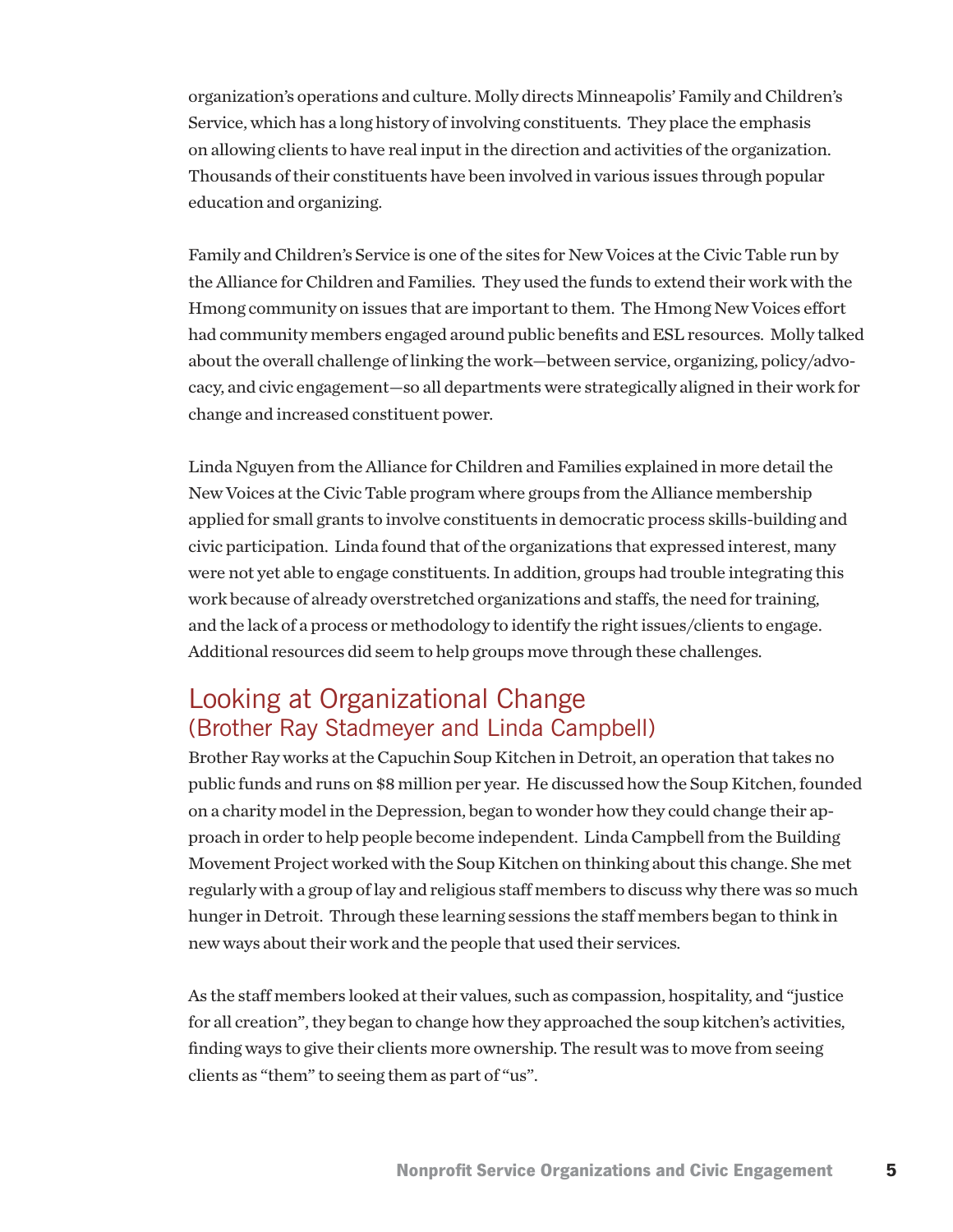The process of involving Soup Kitchen clients has required new skills such as offering support to a group of homeless men who started a bakery and integrating social change values into the organization. Now the Soup Kitchen is considering what it can do on a policy level. Brother Ray and Linda pointed out that not all staff members working at the kitchen have embraced this model, especially those wedded to a more traditional social service model.

#### Common Themes

Common themes that emerged from the case studies included:

- Values are at the core of the work.
- There is a continuum of how groups can be involved in civic engagement and the role staff/constituents can play.
- Leadership is needed at many levels, including on the part of the executive director and the boards of directors.
- People need to have a belief that change is possible.
- Organizations have to overcome fear (legal, financial, sharing power, etc).

### Getting to Civic Engagement

In small groups, participants were asked to list what is needed for service organizations to become involved in civic engagement. Each group looked at *what has to change for an organization to be able to do this work*?

Some key issues that were identified included:

- The whole organization needs to be involved, including boards and staff members, volunteers, and clients.
- Work in this area must complement what an already stretched staff is trying to accomplish.
- Outcomes are important both to find funding and to understanding the strategies and goals.
- Civic engagement should be institutionalized; it takes several years to build a culture of civic engagement and a much shorter time to dismantle it if it's not woven into the fabric of the work.
- Groups need help in addressing issues of power, including who gains and who loses in our society and why.
- Organizations should be offered many ways to enter this work.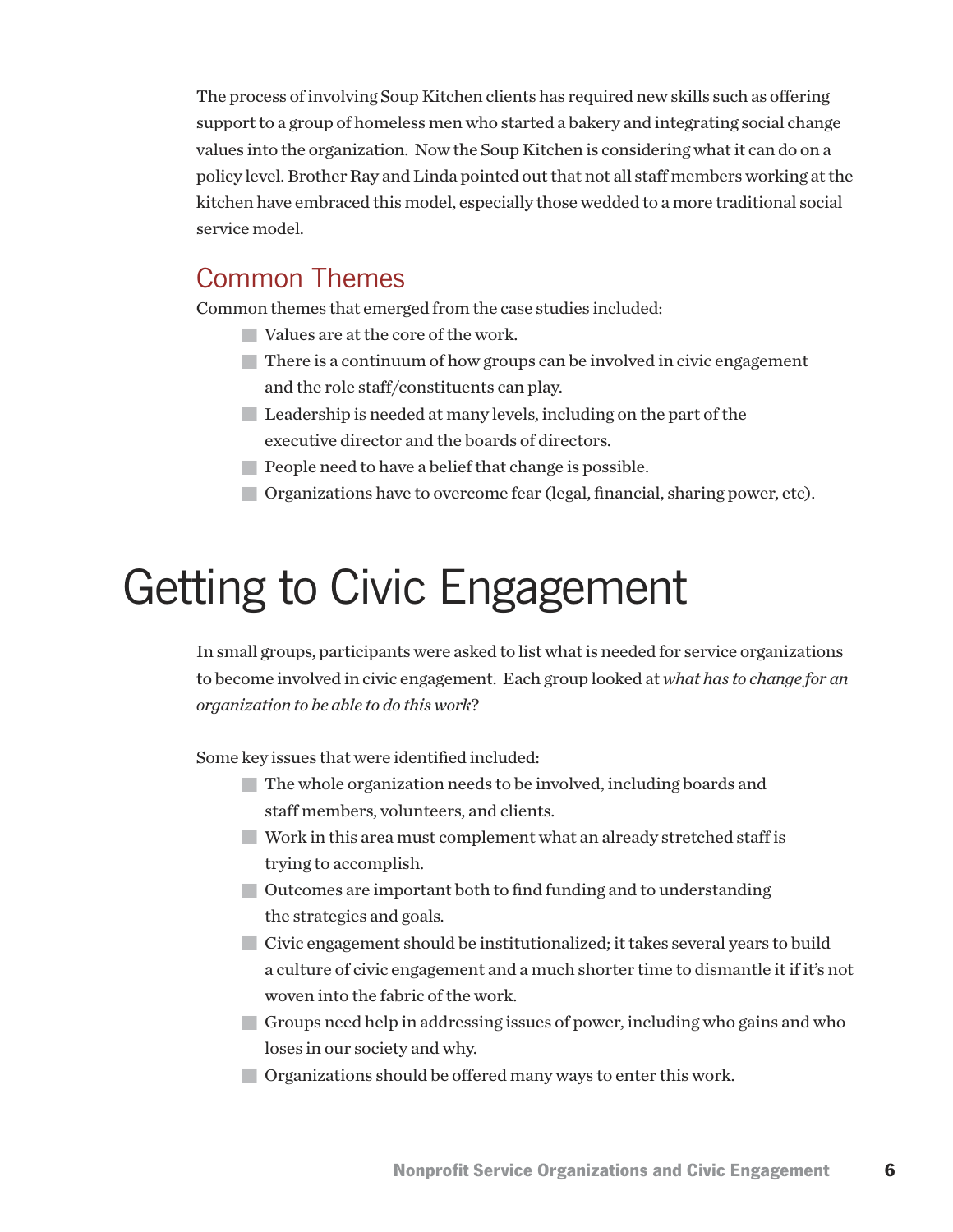- Partnerships with other organizations help to build civic engagement and reduce the fear of isolation.
- In addition to service providers, different types of groups like arts and education, organizing groups, churches, and environmental organizations, can participate in civic engagement.
- Certain types of groups have experience in integrating service, advocacy, and organizing such as those serving immigrant populations. We can learn from their experiences.
- Funding and other resources give organizations the space and support to figure out ways to integrate civic engagement into their work.
- $\Box$  Civic engagement needs to be packaged in a way so that (1) we understand what it means and (2) it is more appealing to a wider group of people.

#### Barriers for Service Organizations Promoting Civic Engagement

Participants were asked to discuss the various difficulties that groups faced in adopting civic engagement strategies and practices. A long list was developed. These were then grouped into six major barriers, including lack of vision and leadership, a resistant organizational culture, the need for outcome measures and viable partnerships, and the importance of addressing fear. Small groups met to present ideas to overcome these barriers. The results are described below and included looking at the barriers through a race/ethnicity/immigration status and economic/class lens.

### 1. Vision

To integrate civic engagement into their work, nonprofits need to have a vision that gives the organization a clear sense of where civic engagement leads and why it is important. Here are some ways to develop and integrate a civic engagement vision into service organizations:

- Understand that civic engagement is both a means and an end.
- Recognize the ways that nonprofits are already using civic engagement, and highlight and build on that vision.
- Encourage risk-taking to broaden the existing vision in the organization.
- Acknowledge and seek to understand the role of power in the vision and how to support and expand the power of constituents.
- Identify structural barriers to moving towards the vision, especially as they relate to constituent participation.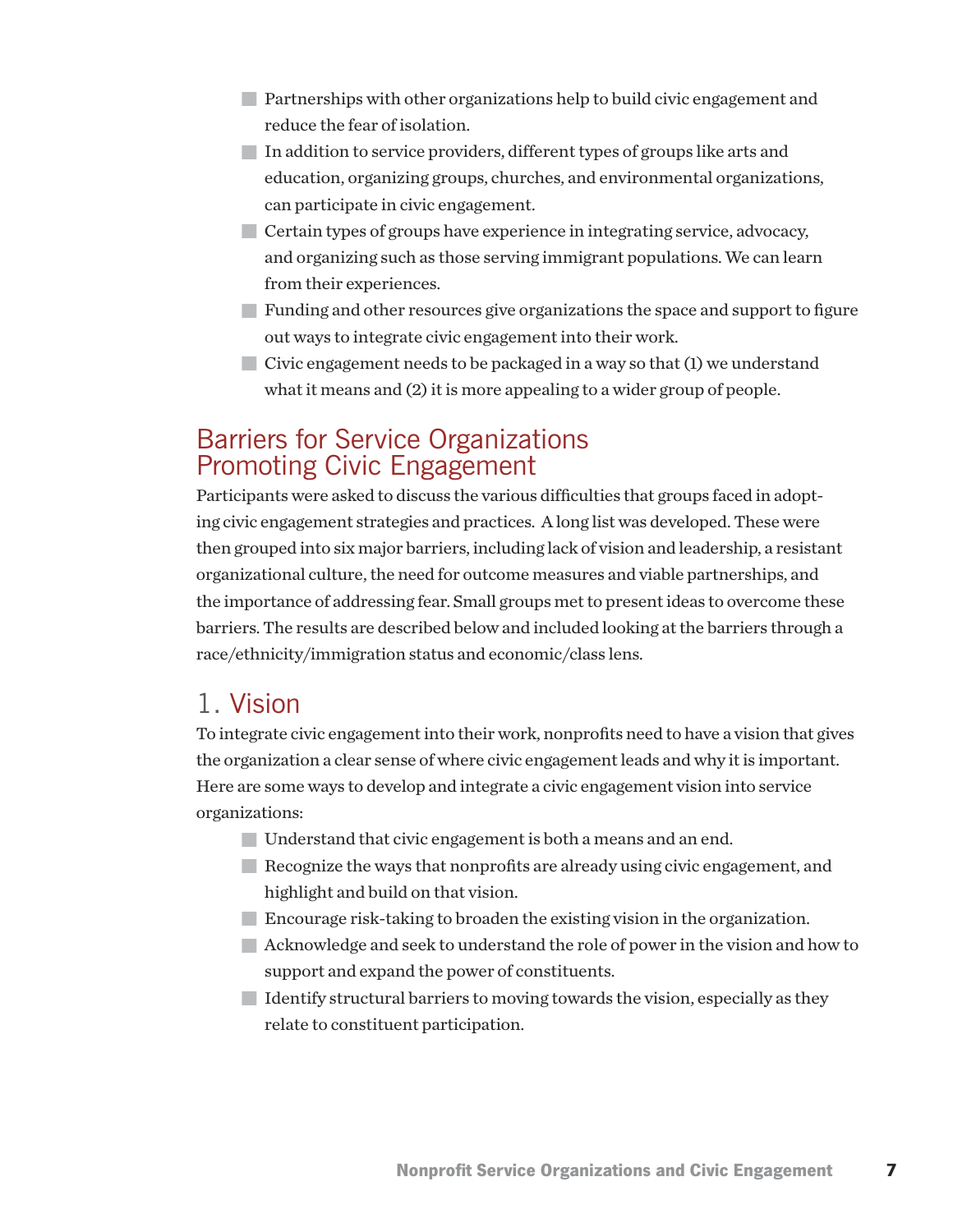### 2. Leadership

Expanding service work to include civic engagement requires leadership, including the willingness to move staff and board members, and integrating civic engagement into the core work of delivering services. Actions to encourage leadership in this area include:

- Incorporating civic engagement into the mission of the organization, add it to job descriptions, and get buy-in at all levels including the board, CEO, staff and volunteers.
- Providing staff members with training and case studies of how to incorporate civic engagement into their daily activities.
- $\blacksquare$  Having foundations take leadership by emphasizing the need to include and support civic engagement activities and practices for themselves and their grantees.
- Integrating civic engagement into CEO tracks at major conferences and gatherings.

### 3. Organizational Culture

Groups need to learn how to weave civic engagement into the fabric of their organizations. It was recommended that groups could accomplish this in several ways:

- Educate staff and board members on the value of longer-term systemic change and the importance of constituent involvement in making that change (e.g. higher return on investment).
- Integrate civic engagement into existing organizational values and build on what is already being done—no matter how small—in this area.
- Examine how race, ethnicity, and economic background affect civic engagement work, especially shifts in power to constituents.
- Articulate results and measure how the organization is progressing and reward and recognize the process.

### 4. Outcomes

For service organizations to be able to embrace and support civic engagement, they need to define outcomes for both the process and results. This includes the following activities:

- Develop a shared language and understanding of civic engagement, and the domains through which change can occur, such as personal, community, policy, practices, public institutions and so on.
- Build expertise and tap into existing work using case examples of different models. Look for evidence of success, such as before and after perspectives.
- Articulate the structures (as a measure of success) that need to be in place for civic engagement to be sustained outside of a single individual or organization.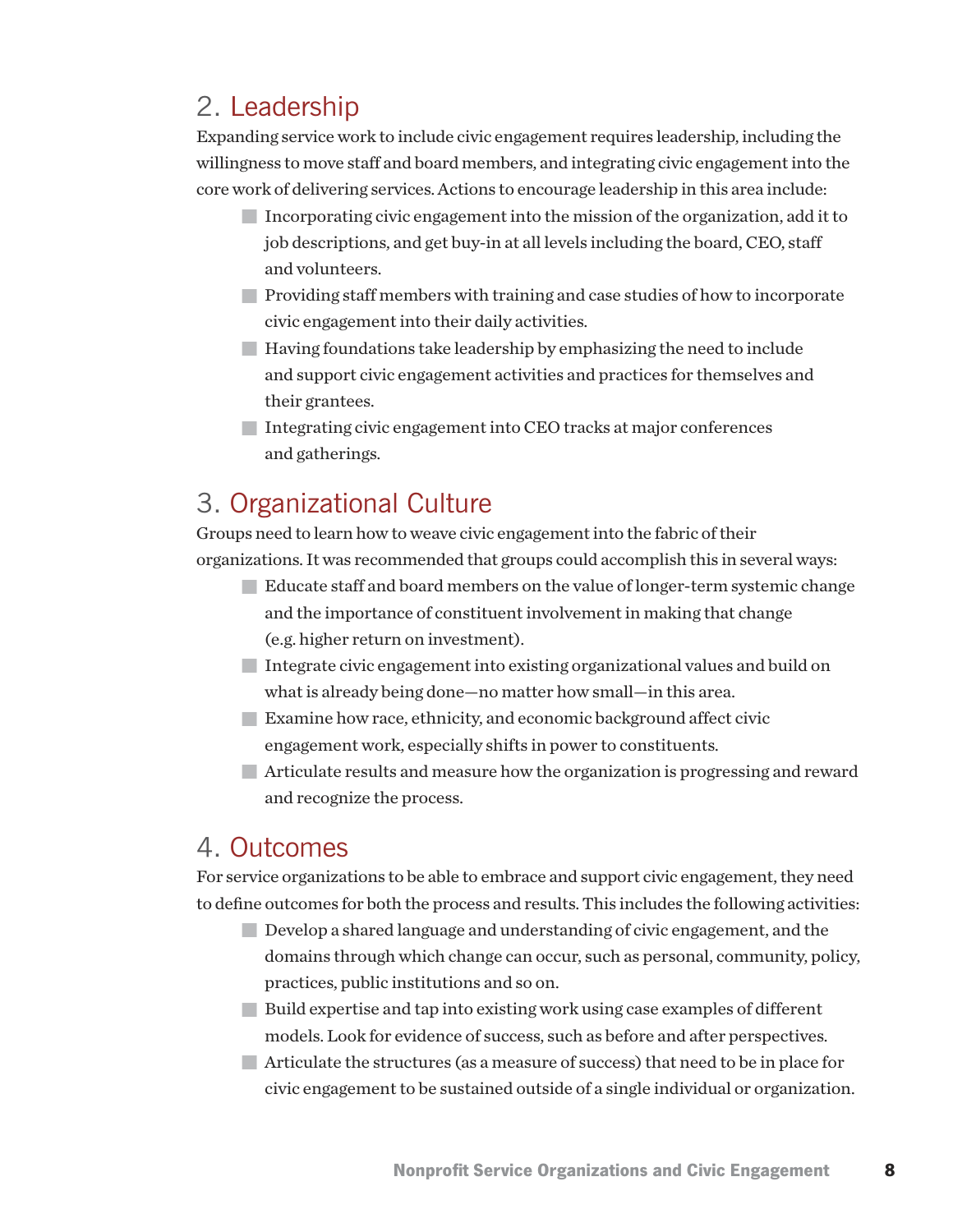■ Obtain support of funders to help groups develop, implement and modify qualitative and quantitative outcome measures.

### 5. Partnership/Collaboration

Civic engagement goes beyond a single organization or approach. It requires a whole infrastructure that links on-the-ground engagement with policy and advocacy where different groups take on different roles. People need to work across sectors and silos to:

- Develop incentives to build this infrastructure and make sure that partners reflect the race, class and cultures of those that need to be engaged.
- See poverty not as individual responsibility but a systemic issue. Use a theory of social change to identify what needs to be addressed.
- Find time and resources to develop relationships and trust and find appropriate roles for different groups.
- Develop clear expectations and goals.

### 6. Fears

Service organizations are not always seen as risk-takers and may fear integrating civic engagement into their work because of perceived legal, funding and other possible consequences.

- Civic engagement should be "normal" behavior of nonprofit service groups. Groups need simple tools describing what they can (rather than cannot) do.
- Funders, elected officials and business leaders should model and embrace the work of civic engagement assuring providers that it does not deter from their work. For example, funders could encourage legal advocacy and engagement in their grant letters.
- Groups should address legitimate fears, especially in communities of color where fears of negative repercussions run strong.
- The process needs to be demystified using examples such as service learning, mentoring relationships, etc. Develop new and innovative ways to train people.

### Outcomes for the Next Year

The meeting ended with participants making individual commitments and with the group selecting three outcomes they would work on together in the next year. Some examples of individual commitments were:

- Working with the National Council of Nonprofit Associations to integrate civic engagement more clearly into their policy work.
- Meeting of service providers and funders in Minneapolis/St. Paul to talk about ways to move the work forward in the next six months.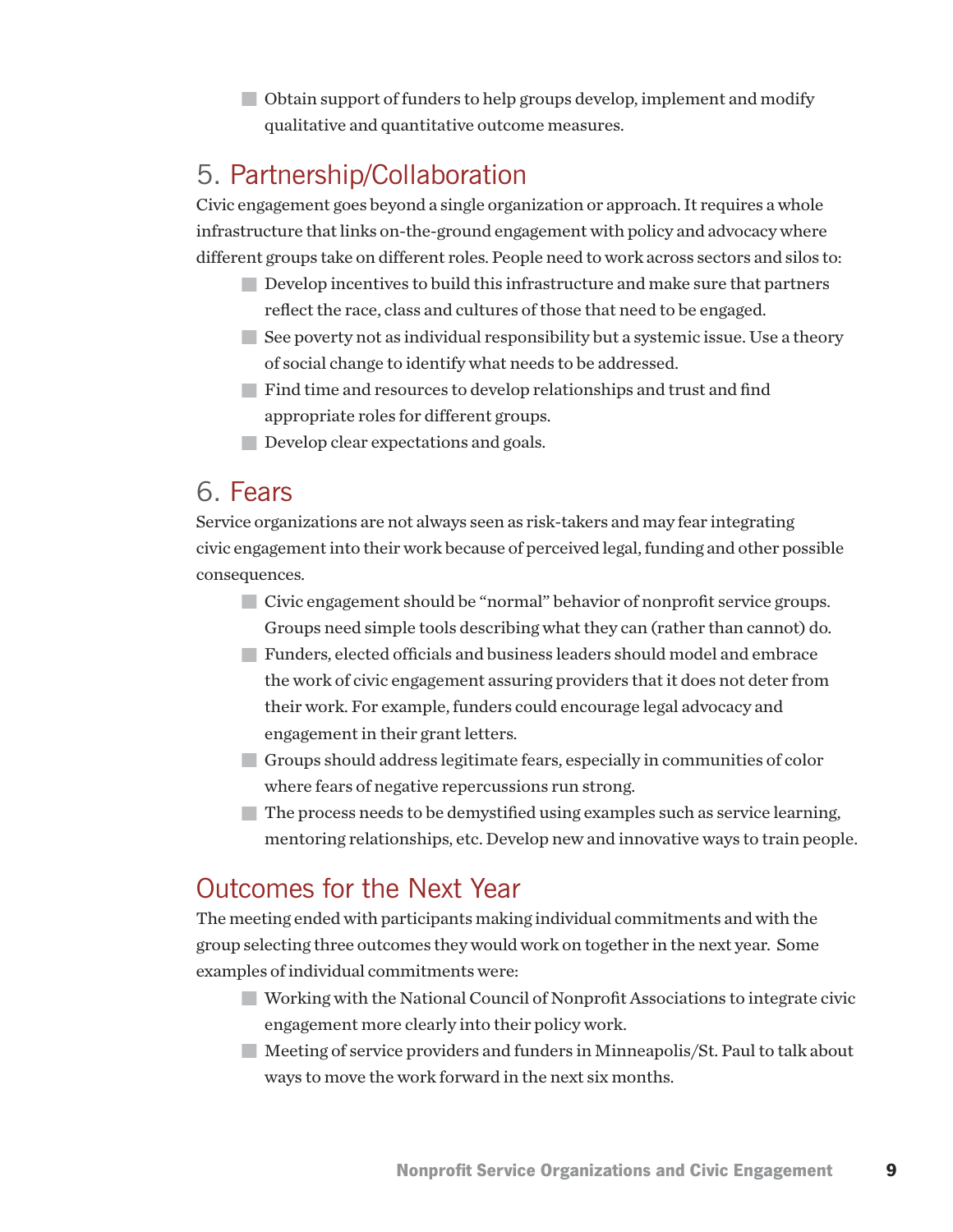- Inviting United Way to reconsider its outcome measures to include civic engagement.
- Finding ways to train Catholic Charities affiliates on Social Service/ Social Change.

Three major commitments embraced by the full group are listed below.

1. Outcome Measurements – Individual, organizational, and societal benefits stemming from civic engagement can be difficult to communicate and evaluate. Further, nonprofit service groups can rarely attract support for civic engagement efforts unless they have concrete ways to measure outcomes and tools by which to communicate change and success. By next year, participants will have both quantitative and qualitative measures of civic engagement for nonprofit service organizations.

2. Branding Civic Engagement – The term "civic engagement" is hard to understand and has little general appeal. Marketing experts are needed to help translate "civic engagement" into something that appeals both to a mass market and to targeted audiences. A small group of participants will explore whether there is interest from funders on a branding campaign. If so, in the next year they will come up with a set of recommendations on how civic engagement can be made more visible and attractive.

3. Interactive Tools for Training – To integrate civic engagement practices into the training of nonprofit staff and boards, a group of participants will develop strategies and tools for interactive trainings that can be widely distributed through nonprofit service networks for their organizations' staff, board and other volunteer members, and program participants. This will be done in the next year.

The meeting ended with participants remarking on what they would take away. They praised the caliber of the discussion, what they learned, and the inspiration from hearing other people's stories and commitment.

To continue the momentum generated by the meeting and to move forward on the individual and group outcomes, the planning committee was charged with finding the needed resources for continuing this work for the coming year.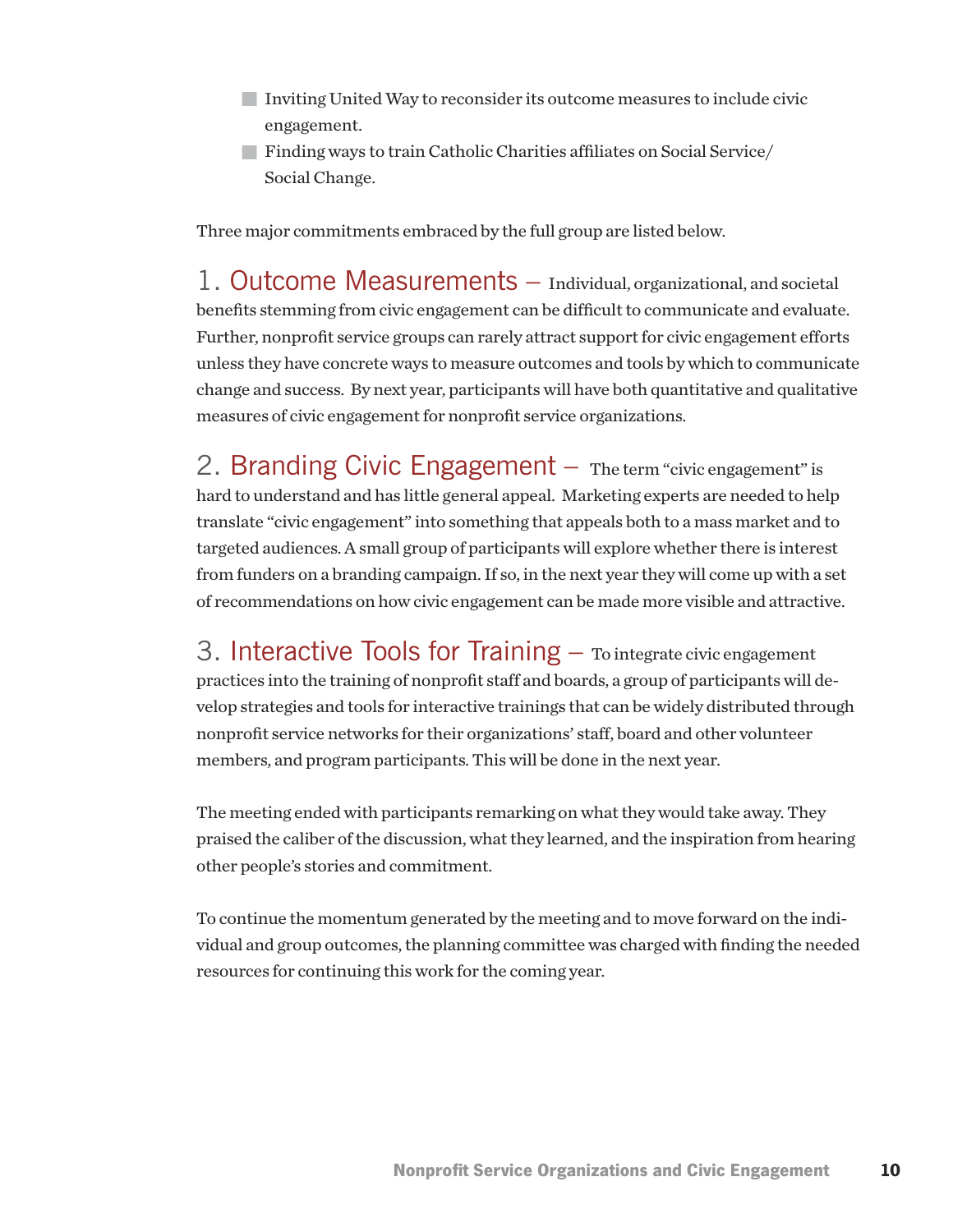### Attendees List

**Marcia Avner** Minnesota Council of Nonprofits

**Ben Biswanger** Case Foundation

**Linda Campbell**  Building Movement Project -- Detroit

**Lisa Carr** Lutheran Services of America

**Amy Crawford** The Jay and Rose Phillips Family Foundation

**Christine Doby** Charles Stewart Mott Foundation

**Jeannie Fox** Minnesota Council of Nonprofits

**Chris Gates** PACE

**Peter Goldberg** Alliance for Children and Families

**Molly Greenman** Children and Family Services

**Candy Hill** Catholic Charities

**Frances Kunreuther**  Building Movement Project **David Lagstein** Michigan ACORN

**Kate Levin Markel** MacGregor Foundation

**Geri Mannion** Carnegie Corporation of New York

**Linda Nguyen** Alliance for Children and Families

**Lisa Oliver-King** Our Kitchen Table

**George Pillsbury** National Nonprofit Voter Engagement Project

**Brenda Price**  John S. and James L. Knight Foundation

**Taleb Salhab** ACCESS

**Ben Shute** Rockefeller Brothers Fund

**Erin Skene** Michigan Nonprofit Association

**Brother Jerry Smith** Capuchin Soup Kitchen

**Brother Ray Stadmeyer** Capuchin Soup Kitchen